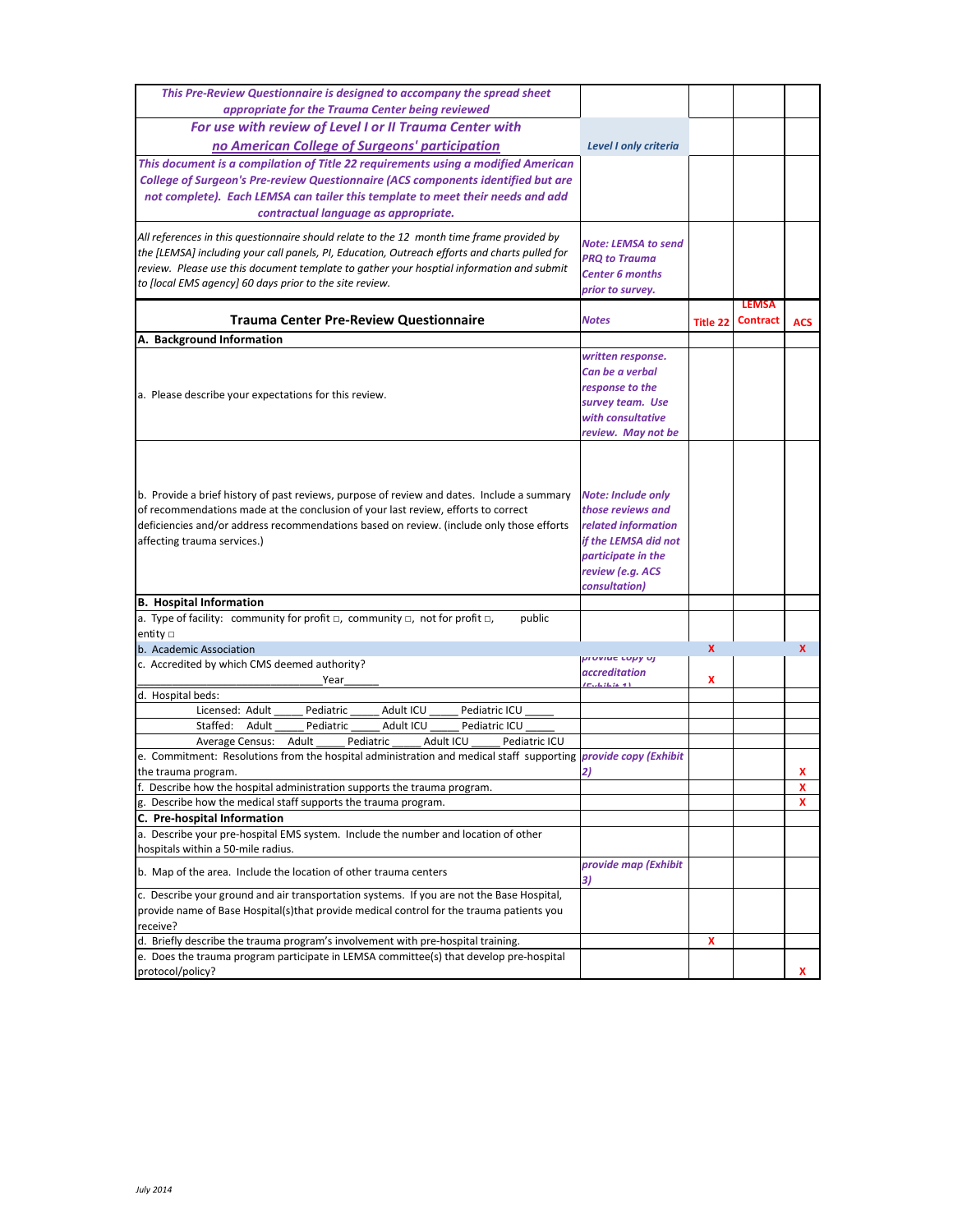|                                                                                                  |                           |              | <b>LEMSA</b>    |            |
|--------------------------------------------------------------------------------------------------|---------------------------|--------------|-----------------|------------|
| <b>Trauma Center Pre-Review Questionnaire</b>                                                    | <b>Notes</b>              | Title 22     | <b>Contract</b> | <b>ACS</b> |
|                                                                                                  |                           |              |                 |            |
|                                                                                                  |                           |              |                 |            |
|                                                                                                  | provide copy of           |              |                 |            |
| f. Describe the EMS bypass/diversion policy for trauma. Is there a policy? Yes                   | policy and trauma         |              |                 |            |
| No                                                                                               | diversion hours for       |              |                 |            |
|                                                                                                  | the reporting period      |              |                 |            |
|                                                                                                  | if applicable (Exhibit    |              |                 |            |
|                                                                                                  | 4)                        |              |                 | x          |
| D. Trauma Service                                                                                |                           |              |                 |            |
|                                                                                                  | provide copy              |              |                 |            |
| a. Do you have a Trauma Medical Director job description? Yes _____ No _____                     | including CV (Exhibit     |              |                 |            |
|                                                                                                  | 5)                        | x            |                 | x          |
|                                                                                                  |                           |              |                 |            |
| b. Briefly describe the Trauma Medical Director's reporting structure.                           | may be provided as        |              |                 |            |
|                                                                                                  | an organizational         |              |                 |            |
|                                                                                                  | chart. (Exhibit 6)        |              |                 |            |
|                                                                                                  | provide copy              |              |                 |            |
| c. Do you have a Trauma Program Manager job description? Yes _____ No ____                       | <i>including</i>          |              |                 |            |
|                                                                                                  | <b>CV/Resume (Exhibit</b> |              |                 |            |
|                                                                                                  | 7)                        | x            |                 |            |
|                                                                                                  |                           |              |                 |            |
|                                                                                                  | may be provided as        |              |                 |            |
| d. Briefly describe the Trauma Program Manager's reporting structure.                            | an organizational         |              |                 |            |
|                                                                                                  | chart. (Exhibit 8)        |              |                 |            |
|                                                                                                  | <b>LEMSA to provide</b>   |              |                 |            |
| e. Provide surgical specialty call panel calendars for [ ] for the following:                    | random dates for          |              |                 |            |
|                                                                                                  | review (Exhibit 9)        |              |                 |            |
| Trauma Surgeon<br>1.                                                                             |                           | x            |                 | x          |
| Anesthesiologist<br>2.                                                                           |                           | $\mathbf{x}$ |                 | x          |
| Cardiothoracic Surgery (Level I only)<br>3.                                                      |                           | x            |                 | <b>X</b>   |
| 4.<br>Neurosurgery                                                                               |                           | x            |                 | x          |
| OB/GYN<br>5.                                                                                     |                           | x            |                 | x          |
| Ophthalmology<br>6.                                                                              |                           | x            |                 | x          |
| Oral or Maxillofacial or head and neck<br>7.                                                     |                           | $\mathbf{x}$ |                 | x          |
| Orthopaedic<br>8.                                                                                |                           | x            |                 | x          |
| Pediatrics (Level I only)<br>9.                                                                  |                           | X            |                 |            |
| 10. Plastic Surgery                                                                              |                           | x            |                 | x.         |
| 11. Urology                                                                                      |                           | x            |                 | x          |
| 12. Reimplantation/microsurgery or written transfer agreement                                    |                           | x            |                 | <b>X</b>   |
| If residents are utilized for any of the above specialties, how does their schedule ensure       |                           |              |                 |            |
| senior resident level coverage? Describe how the trauma service complies with Title 22           |                           |              |                 |            |
| §100259 (a) (8) (C) and §100259 (a) (9) (B) related to resident coverage.                        |                           |              |                 |            |
|                                                                                                  |                           | x            |                 | x.         |
| f. Physician Information                                                                         | Attachment A              |              |                 |            |
| 1. Trauma Surgeons                                                                               |                           | x            |                 | x          |
| 2. Neurosurgeons                                                                                 |                           | x            |                 | x          |
| 3. Orthopedic Surgeons                                                                           |                           | x            |                 | x          |
| 4. Anesthesiology                                                                                |                           | X            |                 | x          |
| 5. Emergency Medicine Physicians                                                                 |                           | X            |                 | x          |
| If a physician is not a "qualified specialist" as defined in Title 22 §100242, describe how each |                           |              |                 |            |
| of the physicians meet §100242 (a) including substantiation of need.                             |                           |              |                 |            |
|                                                                                                  | <b>Attachment B</b>       | x            |                 |            |
|                                                                                                  | <b>LEMSA to provide</b>   |              |                 |            |
| e. Provide non-surgical specialty call panel calendars for [ ] for the following:                | random dates for          |              |                 |            |
|                                                                                                  | review (Exhibit 10)       |              |                 |            |
| Cardiology<br>1.                                                                                 |                           | x            |                 | x          |
| Gastroenterology<br>2.                                                                           |                           | X            |                 | x          |
| Hematology<br>3.                                                                                 |                           | x            |                 |            |
| <b>Infectious Disease</b><br>4.                                                                  |                           | X            |                 | x          |
| 5.<br><b>Internal Medicine</b>                                                                   |                           | X            |                 | x          |
| Nephrology<br>6.                                                                                 |                           | x            |                 | <b>X</b>   |
| 7.<br>Neurology                                                                                  |                           | $\mathbf{x}$ |                 |            |
| 8.<br>Pathology                                                                                  |                           | x            |                 |            |
| 9.<br><b>Pulmonary Medicine</b>                                                                  |                           | x            |                 | x          |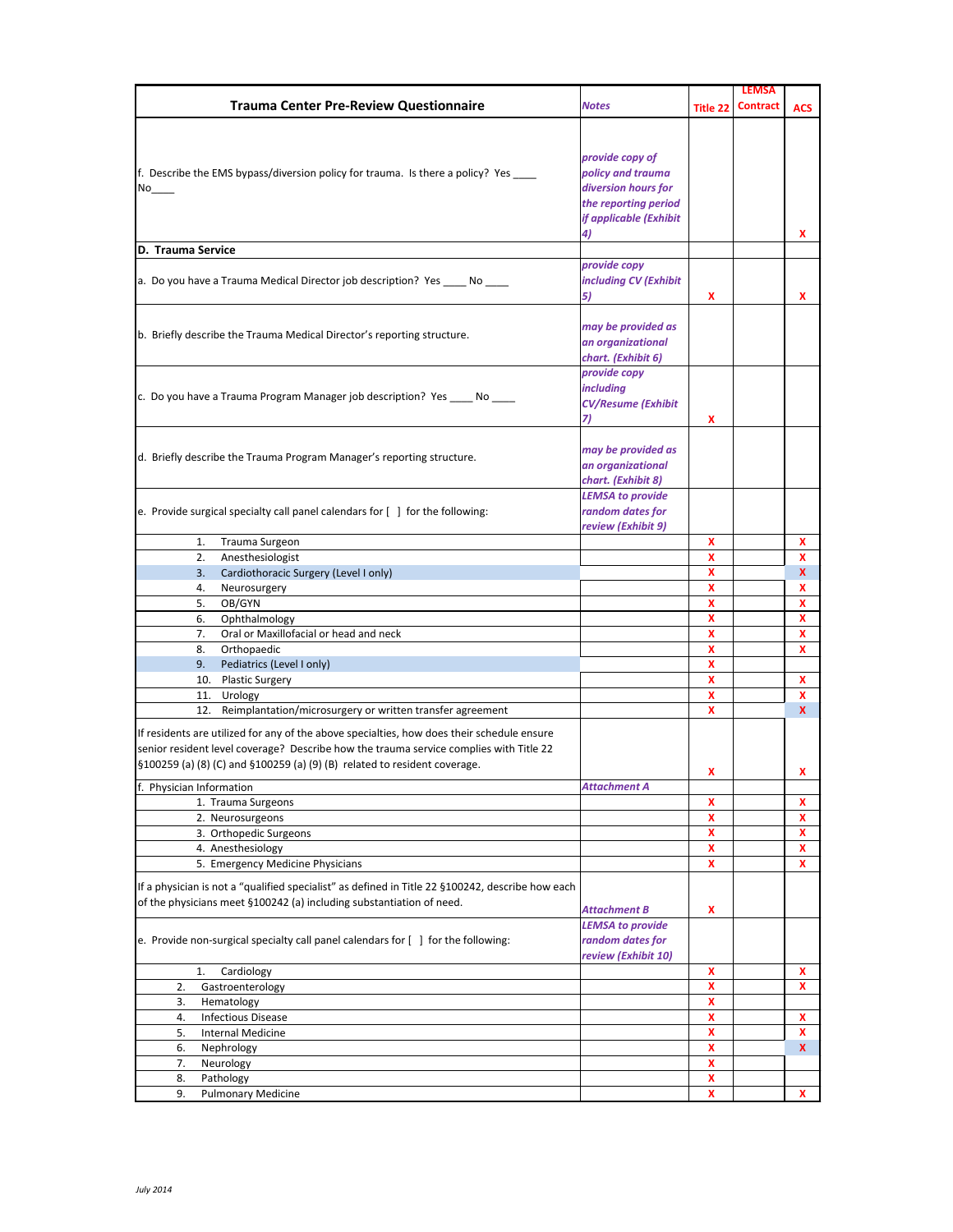|                                                                                                                              |                       |          | <b>LEMSA</b>    |            |
|------------------------------------------------------------------------------------------------------------------------------|-----------------------|----------|-----------------|------------|
| <b>Trauma Center Pre-Review Questionnaire</b>                                                                                | <b>Notes</b>          | Title 22 | <b>Contract</b> | <b>ACS</b> |
| If residents are utilized for any of the above specialties, how does their schedule ensure                                   |                       |          |                 |            |
| senior resident level coverage? Describe how the trauma service complies with Title 22                                       |                       |          |                 |            |
| §100259 (a) (8) (C) and §100259 (a) (9) (B) related to resident coverage.                                                    |                       |          |                 |            |
|                                                                                                                              |                       | x        |                 |            |
| If a physician is not a "qualified specialist" as defined in Title 22 §100242, describe how each                             |                       |          |                 |            |
| of the physicians meet §100242 (a) including substantiation of need.                                                         |                       | x        |                 |            |
| g. Please describe your trauma team activation policy. Do you have a multi-tiered response                                   |                       |          |                 |            |
| system? Who responds to the ED when a trauma patient arrives? How do you activate the                                        |                       |          |                 |            |
| team? Who has the authority to activate the team in-house? Do you have a policy for                                          | provide policy        |          |                 |            |
| isolated trauma?                                                                                                             | (Exhibit 11)          |          |                 |            |
| h. Please provide statistics for level of response for the reporting year and who responds to                                |                       |          |                 |            |
| each activation level.                                                                                                       | see attachment C      |          |                 |            |
| i. What is your total number of emergency department (ED) visits for the reporting year?                                     |                       |          |                 |            |
| j. What is your total number of injury related (800-959.9) visits for the reporting year?                                    |                       |          |                 |            |
| к. wnat is your total number or trauma registry patients (denned as LENDA inclusion                                          |                       |          |                 |            |
| criteria if part of contract; otherwise provide trauma center definition;) for the reporting                                 |                       |          |                 |            |
|                                                                                                                              | may include chart of  |          |                 |            |
| I. What is your total number of transfers into the ED for the reporting year                                                 | sending facilities if |          |                 |            |
|                                                                                                                              | requested by LEMSA    |          |                 |            |
|                                                                                                                              | (Exhibit 12)          |          |                 |            |
| 1. # from non-Trauma Center                                                                                                  |                       |          |                 |            |
| 2. # from lower level Trauma Center                                                                                          |                       |          |                 |            |
| 3. method of transport (air vs. ground; count per each)                                                                      |                       |          |                 |            |
| m. ED Distribution (trauma patients only)                                                                                    |                       |          |                 |            |
| 1. ED to Home (number of patients)<br>2. ED to OR                                                                            |                       |          |                 |            |
| 3. ED to ICU                                                                                                                 |                       |          |                 |            |
| 4. ED to Floor/Ward                                                                                                          |                       |          |                 |            |
| 5. ED Deaths                                                                                                                 |                       |          |                 |            |
| 6. ED to Other                                                                                                               |                       |          |                 |            |
| 7. ED transfers out                                                                                                          |                       |          |                 |            |
| Higher Level of Care (Trauma Center)<br>i.                                                                                   |                       |          |                 |            |
| ii.<br><b>Burn Center</b>                                                                                                    |                       |          |                 |            |
| Repatriation<br>iii.                                                                                                         |                       |          |                 |            |
| iv.<br>Other                                                                                                                 |                       |          |                 |            |
| n. Provide ISS breakdown and mortality for trauma registry patients for each Service (for                                    |                       |          |                 |            |
| reporting year)                                                                                                              | see attachment D      |          |                 |            |
| E. Patient Volumes (Level I only):                                                                                           |                       |          |                 |            |
| a. Total Trauma Program hospital admissions                                                                                  |                       | x        |                 | x          |
| b. Total Trauma Program patients with ISS >15                                                                                |                       | X        |                 | x          |
| c. If unable to a or b, provide list of Trauma Surgeons with total # of trauma patients with                                 |                       |          |                 |            |
| ISS > 15                                                                                                                     | see attachment E      | x        |                 | x.         |
| <b>F. Hospital Facilities</b>                                                                                                |                       |          |                 |            |
| <b>Emergency Department</b><br>a. Provide the ED Trauma Liaison physician CV if applicable                                   |                       |          |                 |            |
|                                                                                                                              | provide policy if     |          |                 |            |
| b. Do the ED physicians respond to or cover in-house emergencies?                                                            | applicable (Exhibit   |          |                 |            |
|                                                                                                                              | 13)                   |          |                 |            |
| No                                                                                                                           |                       |          |                 |            |
| Is there a PI process demonstrating the efficacy of this process?<br>Yes                                                     |                       |          |                 |            |
| Please describe.                                                                                                             |                       |          |                 | x.         |
| c. Do all the ED physicians care for trauma patients? Yes<br>No                                                              |                       |          |                 |            |
|                                                                                                                              | provide policy if     |          |                 |            |
| d. Describe the credentialing requirements for nurses who care for trauma patients in the                                    | applicable (Exhibit   |          |                 |            |
| ED.                                                                                                                          | 14)                   |          |                 |            |
| e. Who does FAST exams?                                                                                                      |                       |          |                 |            |
| Is there a credentialilng process? If yes, please describe.                                                                  |                       |          |                 |            |
| Radiology                                                                                                                    |                       |          |                 |            |
| a. Is there a radiologist who is the liaison to the trauma program? Yes<br>$\overline{\textsf{No}}$ $\overline{\phantom{0}}$ |                       |          |                 |            |
|                                                                                                                              |                       |          |                 |            |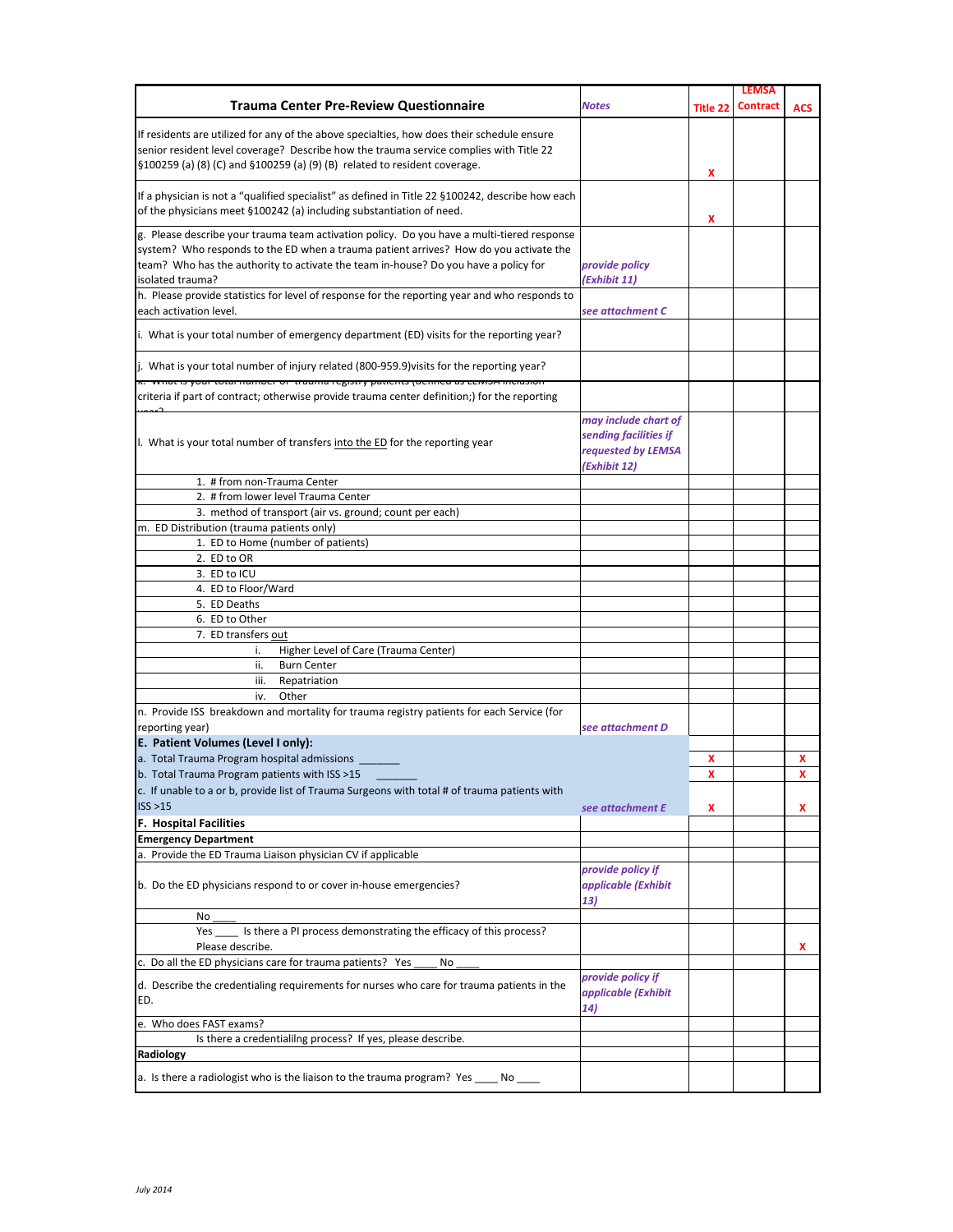|                                                                                               |                         |                 | <b>LEMSA</b>    |              |
|-----------------------------------------------------------------------------------------------|-------------------------|-----------------|-----------------|--------------|
| <b>Trauma Center Pre-Review Questionnaire</b>                                                 | <b>Notes</b>            | <b>Title 22</b> | <b>Contract</b> | ACS          |
| b. Does the radiologist attend the physician peer review meeting? Yes _____ No _____          |                         |                 |                 |              |
|                                                                                               |                         |                 |                 | x            |
| c. Is there adult and pediatric resuscitation and monitoring equipment available in the       |                         |                 |                 |              |
| radiology suite? Yes<br>No                                                                    |                         |                 |                 |              |
| d. Are plain films and CT scan available 24/7? Yes<br>No                                      |                         | x               |                 | x            |
| e. Are the following services promptly available?                                             |                         |                 |                 |              |
| Angiography Yes<br>1.<br>No                                                                   |                         | x               |                 | x            |
| Ultrasound Yes<br>2.<br>No                                                                    |                         | x               |                 | x            |
| Are the radiologists in-house 24/7? Yes No If not,                                            |                         |                 |                 |              |
| briefly describe the process for who reads films after hours?                                 |                         |                 |                 | x            |
| f. Does the Trauma Center have policies designed to ensure that trauma patients who may       |                         |                 |                 |              |
| require resuscitation and monitored are accompanied by appropropriately trained providers     |                         |                 |                 |              |
| during transportation to and while in radiology department Yes _____ No _____                 | provide policy          |                 |                 |              |
|                                                                                               | (Exhibit 15)            |                 |                 | x            |
| OR/PACU                                                                                       |                         |                 |                 |              |
| a. Is the operating room staffed 24/7? Yes _____ No                                           |                         |                 |                 |              |
| Immediately available unless operating on a trauma patient (Level I                           |                         |                 |                 |              |
| only) Yes No                                                                                  |                         | X               |                 | X.           |
| Promptly available unless operating on a trauma patient Yes _____ No                          |                         | x               |                 | x            |
| b. Is there a mechanism for opening the OR if the team is not in-house 24/7.<br>Yes           |                         |                 |                 |              |
| No                                                                                            |                         |                 |                 | x            |
| c. Is an OR suite available for a trauma patient at all times (unless being used for a trauma |                         |                 |                 |              |
| patient? Yes<br>No                                                                            |                         | x               |                 |              |
| d. Does a credentialing process exist for the nursing staff caring for trauma patients in the |                         |                 |                 |              |
| OR/PACU? Yes ____ No ___                                                                      |                         |                 |                 |              |
| e. Is the following available in the OR (Level I only)?                                       |                         |                 |                 |              |
| Cardiopulmonary bypass equipment Yes _____ No _____<br>1.                                     |                         | X               |                 | X            |
| 2.<br>Operating microscope Yes _____ No                                                       |                         | X               |                 | X.           |
| f. Are the anesthesia services present for all operations? Yes<br>No                          |                         | x               |                 | x            |
| g. Are anesthesiologists immediately available (Level I only)? Yes _____ No                   |                         | X               |                 | $\mathbf{x}$ |
| h. Are anesthesiologists promptly available? Yes<br>No                                        |                         | x               |                 | x            |
| i. Are anesthesiologists promptly available for airway problems in the hospital?              |                         |                 |                 |              |
|                                                                                               |                         |                 |                 |              |
| Yes<br>No                                                                                     |                         |                 |                 | x            |
| <b>Intensive Care Unit</b>                                                                    |                         |                 |                 |              |
| a. Do you have a pediatric ICU? Yes<br>No                                                     |                         |                 |                 |              |
| If no, do you have a transfer agreement with a facility with a PICU? Yes<br>1.                |                         |                 |                 |              |
|                                                                                               | provide listing of      |                 |                 |              |
|                                                                                               | facilities (Exhibit 16) | x               |                 |              |
| If yes, is it approved by CCS? Yes<br>2.<br>No                                                |                         | x               |                 |              |
| b. Do you have a surgical director or co-director for the ICU who is responsible for setting  |                         |                 |                 |              |
| policies related to ICU patients? Yes<br>No                                                   |                         |                 |                 | x            |
| c. Does the trauma surgeon remain in charge of patients in the ICU? Yes<br>No                 |                         |                 |                 | x            |
| d. Does the ICU have a qualified specialist immediately available (Level I only) Yes No       |                         |                 |                 |              |
|                                                                                               |                         | x               |                 | X.           |
| e. Does the ICU have a qualified specialist promptly available? Yes<br>No                     |                         | x               |                 | x            |
| f. Describe how quality of care issues are managed and resolved in the ICU.                   |                         |                 |                 |              |
| g. Does a credentialing process exist for the nursing staff caring for trauma patients in the |                         |                 |                 |              |
| ICU? Yes<br>No                                                                                |                         |                 |                 |              |
| <b>Blood Bank</b>                                                                             |                         |                 |                 |              |
| a. Is your source of blood processed by the hospital or do you use a regional blood bank?     |                         | x               |                 |              |
| b. Do you have a massive transfusion protocol? Yes ____ No ____ If yes, describe:             |                         |                 |                 |              |
|                                                                                               |                         |                 |                 |              |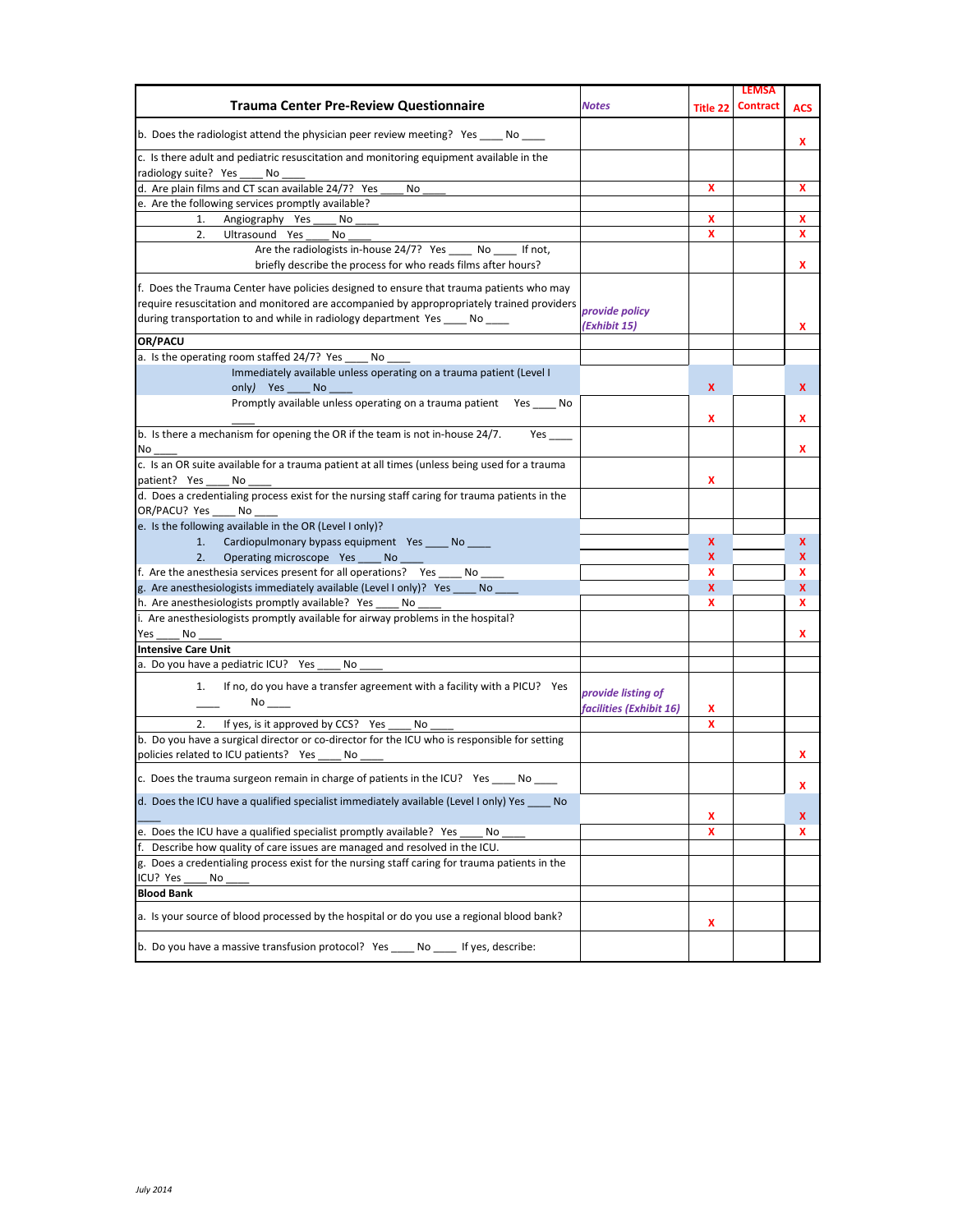| <b>Trauma Center Pre-Review Questionnaire</b>                                                                                                                                                                   | <b>Notes</b>                                                   | Title 22 | <b>LEMSA</b><br><b>Contract</b> | <b>ACS</b> |
|-----------------------------------------------------------------------------------------------------------------------------------------------------------------------------------------------------------------|----------------------------------------------------------------|----------|---------------------------------|------------|
| c. Is the blood bank capable of blood typing and cross matching? Yes _____ No                                                                                                                                   |                                                                |          |                                 | x          |
| d. Does the blood bank have an adequate supply of red blood cells, fresh frozen plasma,<br>platelets, cryoprecipitate and appropriate coagulation factors to meet the needs of the<br>trauma patient? Yes<br>No |                                                                |          |                                 | x          |
| e. Is there 24/7 availability for coagulation studies, blood gases and microbiology?                                                                                                                            |                                                                |          |                                 |            |
| Yes<br>No                                                                                                                                                                                                       |                                                                |          |                                 | x          |
| <b>Rehabilitation Services</b>                                                                                                                                                                                  |                                                                |          |                                 |            |
| a. Does the hospital have an in-house rehabilitation unit? Yes<br>No<br>If no, do you have a transfer agreement with a Rehabilitation Center?<br>Yes<br>___ No ____                                             | If yes, provide listing<br>of facilities (Exhibit<br>17)       |          |                                 |            |
| b. Does the hospital provide rehabilitation services for the trauma patient?<br>Yes $\_\_\_\_\_\_\$                                                                                                             |                                                                | x        |                                 | x          |
| No                                                                                                                                                                                                              |                                                                |          |                                 |            |
| c. Describe the role and relationship of the rehabilitation service to the trauma service.                                                                                                                      |                                                                |          |                                 |            |
| d. Does the hospital provide any of the following during the acute phase of care?                                                                                                                               |                                                                |          |                                 |            |
| Physical therapy Yes<br>1.<br>No                                                                                                                                                                                |                                                                | x        |                                 | x          |
| Occupational therapy Yes<br>2.<br>No<br>Speech therapy Yes<br>3.<br>No                                                                                                                                          |                                                                | x<br>x   |                                 | x<br>x     |
| Dysphagia evaluations Yes<br>4.<br>No                                                                                                                                                                           |                                                                |          |                                 |            |
| Social Services Yes<br>5.<br>No                                                                                                                                                                                 |                                                                | x        |                                 | x          |
| Nutritional services Yes<br>6.<br>No                                                                                                                                                                            |                                                                |          |                                 | x          |
| <b>Other Services</b>                                                                                                                                                                                           |                                                                |          |                                 |            |
| a. Is there acute hemodialysis capability? Yes<br>No                                                                                                                                                            |                                                                | x        |                                 | x          |
| b. Do you have a multidisciplinary team to manage child abuse and neglect? Yes No                                                                                                                               |                                                                | x        |                                 |            |
| c. Acute spinal cord injury management? Yes<br>No                                                                                                                                                               |                                                                | x        |                                 |            |
| If no, do you have a transfer agreement to provide the services? Yes _____ No                                                                                                                                   | If yes, provide listing<br>of facilities (Exhibit<br>18)       | x        |                                 |            |
| Disaster Plan                                                                                                                                                                                                   |                                                                |          |                                 |            |
| a. Is a trauma panel surgeon a member of the hospitals disaster committee? Yes _____ No                                                                                                                         |                                                                |          |                                 | x          |
| b. Does the hospital meet the disaster related requirements of The Joint Commission?<br>Yes<br>No                                                                                                               |                                                                |          |                                 | x          |
| c. Describe the last drill that tested the hospitals disaster plan with a trauma component.                                                                                                                     |                                                                |          |                                 |            |
| d. Does the hospital have a disaster manual? Yes<br>No                                                                                                                                                          |                                                                |          |                                 | x          |
| If so, is there a role for the trauma service specified in the plan? Yes<br>No                                                                                                                                  |                                                                |          |                                 | x          |
| <b>Organ Procurement</b>                                                                                                                                                                                        |                                                                |          |                                 |            |
| a. Does the facility have an organ donor procurement program? Yes ____ No                                                                                                                                       |                                                                |          |                                 |            |
| b. How many trauma patient donors in the reporting year?                                                                                                                                                        |                                                                |          |                                 |            |
| c. Are there written policies for notification of the organ procurement officer? Yes _____ No                                                                                                                   | if yes, provide                                                |          |                                 |            |
| d. Does the PI program review the organ donation rate? Yes<br>No                                                                                                                                                | policies (Exhibit 19)                                          | x        |                                 | x<br>X     |
| e. Is there a written policy for declaration of brain death? Yes _____ No _                                                                                                                                     | if yes, provide policy<br>(Exhibit 20)                         |          |                                 | x          |
| G. Performance Improvement Program                                                                                                                                                                              |                                                                |          |                                 |            |
| a. Describe the Performance Improvement/Quality Plan.                                                                                                                                                           |                                                                |          |                                 |            |
| Include how issues are identified                                                                                                                                                                               |                                                                |          |                                 | x          |
| Include how loop closure achieved                                                                                                                                                                               |                                                                |          |                                 | x          |
| b. List one example of loop closure involving peer review issues during the reporting year.                                                                                                                     |                                                                |          |                                 | x          |
| c. Are nursing issues reviewed in the trauma PI process? Yes<br>No<br>If yes, give example                                                                                                                      |                                                                |          |                                 |            |
| d. What trauma registry are you using?                                                                                                                                                                          |                                                                |          |                                 |            |
| e. Describe how the trauma registry supports the PI program.                                                                                                                                                    | provide a description<br>of the inclusion<br>criteria for your |          |                                 |            |
| Describe how you monitor the validity of the registry data.                                                                                                                                                     | registry                                                       |          |                                 | x<br>x     |